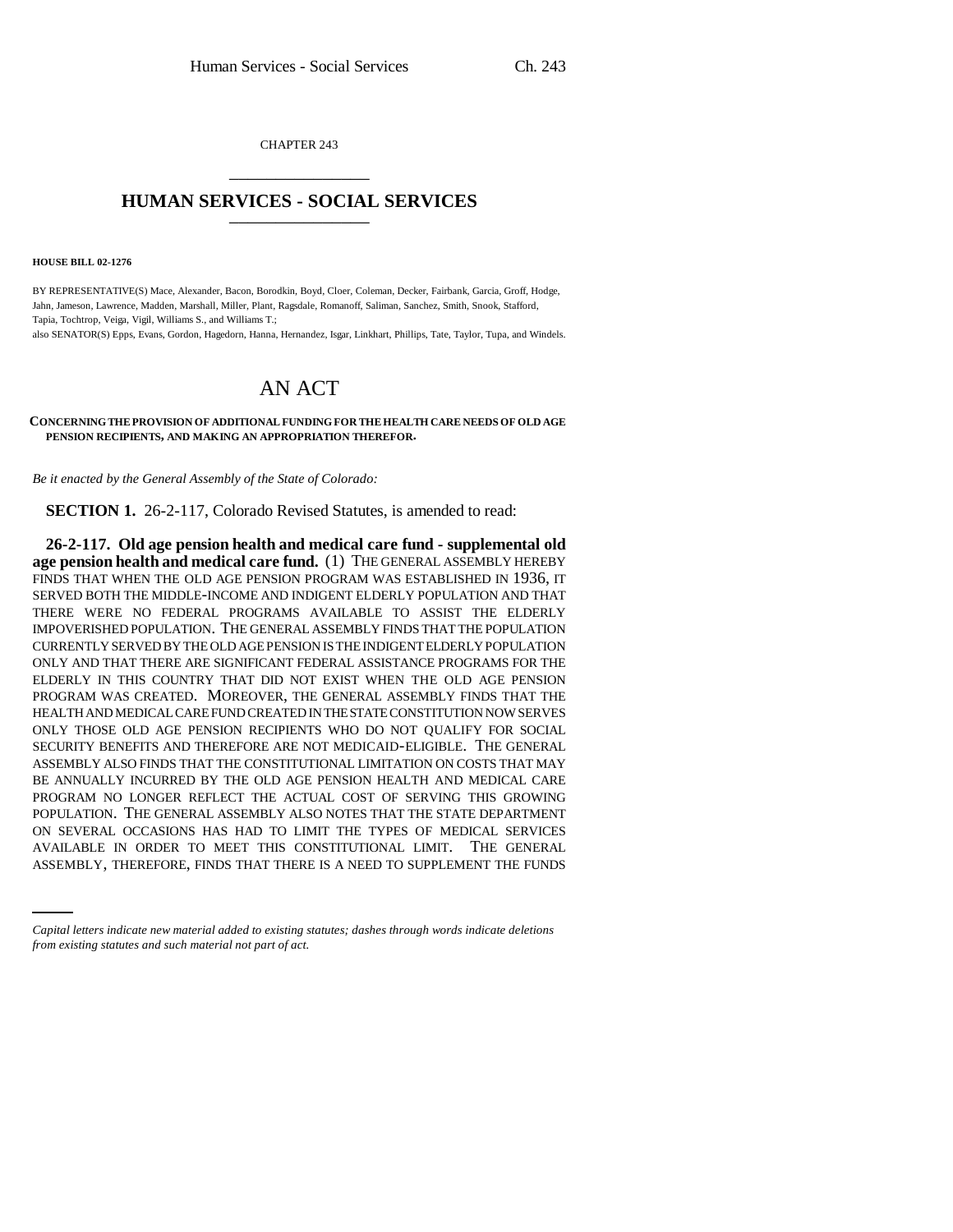AVAILABLE FOR HEALTH AND MEDICAL CARE FOR THIS GROUP OF OLD AGE PENSION RECIPIENTS. THE GENERAL ASSEMBLY FINDS THAT WHILE THE STATE CONSTITUTION LIMITS THE COSTS OF THE ORIGINAL HEALTH AND MEDICAL CARE PROGRAM TO TEN MILLION DOLLARS ANNUALLY, IT DOES NOT PRECLUDE THE GENERAL ASSEMBLY FROM CREATING A SUPPLEMENTAL HEALTH PROGRAM. THE GENERAL ASSEMBLY ALSO FINDS THAT SECTION 2 OF ARTICLE XXIV OF THE STATE CONSTITUTION DIRECTS THAT SALES AND USE TAXES BE USED TO FUND PROGRAMS AND SERVICES FOR OLDER CITIZENS AND ESTABLISHES A CONSTITUTIONAL PRIORITY TO FUND SUCH SERVICES AND THUS, IT IS FITTING THAT A SMALL PORTION OF THE SALES AND USE TAX REVENUE BE ALLOCATED TO FUND A SEPARATE SUPPLEMENTAL HEALTH AND MEDICAL CARE PROGRAM TO SERVE THE NEEDS OF THE OLD AGE PENSION RECIPIENTS WHO QUALIFY FOR THE HEALTH AND MEDICAL CARE PROGRAM.

(2) Any moneys remaining in the state old age pension fund after full payment of basic minimum awards to qualified old age pension recipients and after establishment and maintenance of the old age pension stabilization fund in the amount of five million dollars shall be transferred to a fund to be known as the old age pension health and medical care fund, which is hereby created. The state department shall establish and promulgate rules and regulations for administration of a program to provide health and medical care to persons who qualify to receive old age pensions and who are not patients in an institution for tuberculosis or mental diseases. The costs of such program, not to exceed ten million dollars in any fiscal year, shall be defrayed from such health and medical care fund, but all moneys available, accrued or accruing, received or receivable, in said health and medical care fund in excess of ten million dollars in any fiscal year shall be transferred to the general fund of the state to be used pursuant to law. Moneys in the old age pension health and medical care fund shall be subject to annual appropriation by the general assembly.

(3) THERE IS HEREBY ESTABLISHED IN THE STATE DEPARTMENT A SUPPLEMENTAL HEALTH AND MEDICAL CARE PROGRAM TO PROVIDE HEALTH AND MEDICAL CARE TO PERSONS WHO QUALIFY TO RECEIVE OLD AGE PENSIONS AND WHO ARE NOT PATIENTS IN AN INSTITUTION FOR TUBERCULOSIS OR MENTAL DISEASES. THE STATE DEPARTMENT SHALL PROMULGATE RULES FOR ADMINISTRATION OF THE SUPPLEMENTAL HEALTH AND MEDICAL CARE PROGRAM, WHICH SHALL BE BASED UPON AND SHALL PROVIDE THE SAME TYPES OF SERVICES THAT ARE PROVIDED PURSUANT TO THE RULES FOR ADMINISTRATION OF THE HEALTH AND MEDICAL CARE PROGRAM DESCRIBED IN SUBSECTION (2) OF THIS SECTION. WHEN THE COSTS OF PROVIDING HEALTH AND MEDICAL CARE IN A PARTICULAR FISCAL YEAR TO SUCH OLD AGE PENSION RECIPIENTS EXCEED THE AMOUNT AVAILABLE IN THAT FISCAL YEAR FROM THE OLD AGE PENSION HEALTH AND MEDICAL CARE FUND CREATED IN SUBSECTION (2) OF THIS SECTION, THE MEDICAL CARE FOR SUCH RECIPIENTS SHALL BE PROVIDED BY THE SUPPLEMENTAL HEALTH AND MEDICAL CARE PROGRAM. THE COSTS OF THE SUPPLEMENTAL HEALTH AND MEDICAL CARE PROGRAM SHALL BE PAID OUT OF THE SUPPLEMENTAL OLD AGE PENSION HEALTH AND MEDICAL CARE FUND, WHICH IS HEREBY CREATED IN THE STATE TREASURY. THE SUPPLEMENTAL OLD AGE PENSION HEALTH AND MEDICAL CARE FUND, HEREIN REFERRED TO AS THE "SUPPLEMENTAL FUND", SHALL CONSIST OF STATE SALES AND USE TAX REVENUES ALLOCATED TO THE SUPPLEMENTAL FUND PURSUANT TO THE PROVISIONS OF SECTION 39-26-123 (3), C.R.S., AND ANY MONEYS APPROPRIATED TO THE SUPPLEMENTAL FUND BY THE GENERAL ASSEMBLY. THE GENERAL ASSEMBLY MAY MAKE ANNUAL APPROPRIATIONS OR SUPPLEMENTAL APPROPRIATIONS TO THE SUPPLEMENTAL FUND IF IT DETERMINES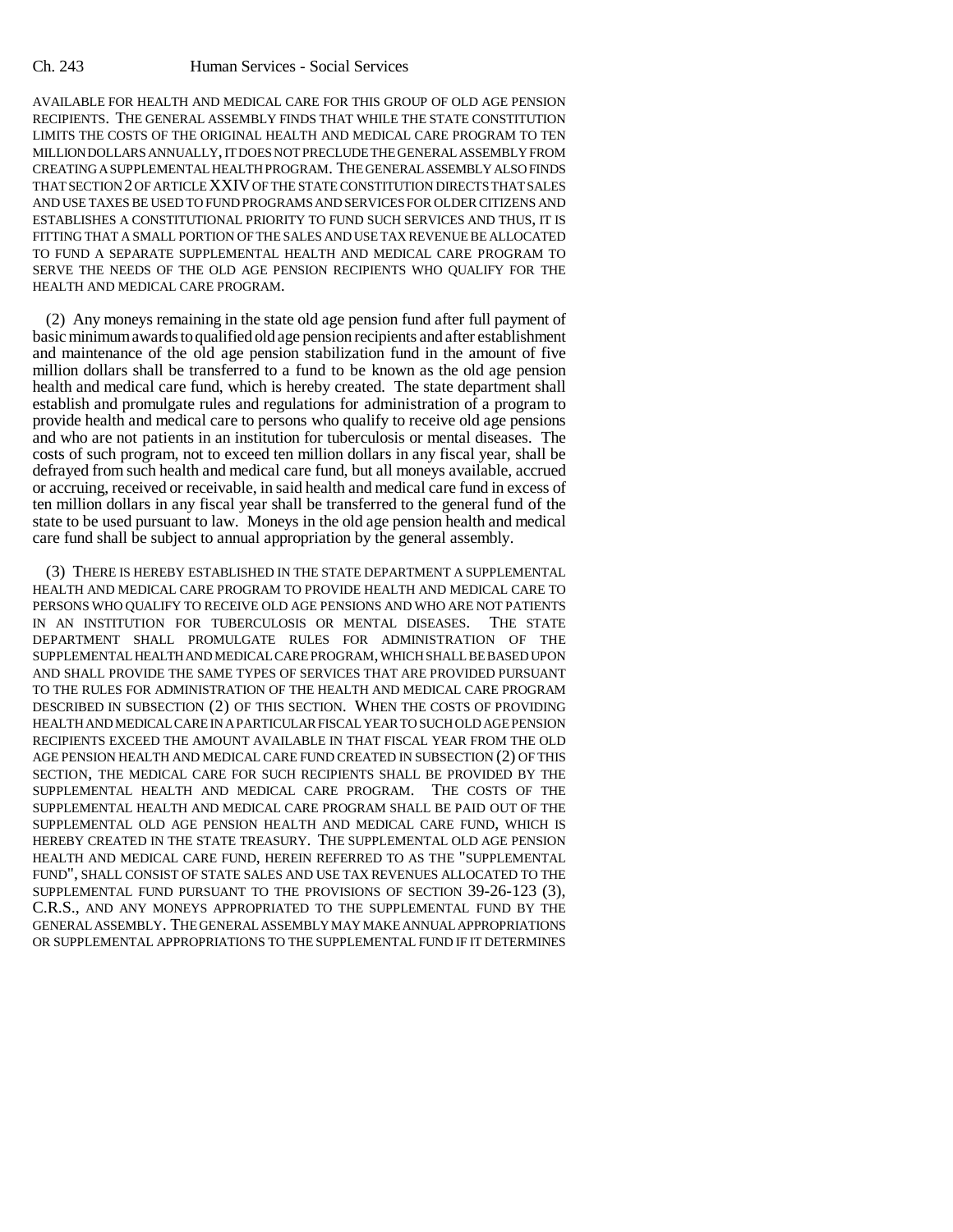THAT THE MONEYS IN THE OLD AGE PENSION HEALTH AND MEDICAL CARE FUND CREATED IN SUBSECTION (2) OF THIS SECTION WILL BE INSUFFICIENT TO MEET THE HEALTH AND MEDICAL NEEDS OF OLD AGE PENSION RECIPIENTS FOR A PARTICULAR FISCAL YEAR. MONEYS IN THE SUPPLEMENTAL FUND SHALL BE SUBJECT TO ANNUAL APPROPRIATION BY THE GENERAL ASSEMBLY. AT THE END OF ANY FISCAL YEAR, ANY UNEXPENDED AND UNENCUMBERED MONEYS REMAINING IN THE SUPPLEMENTAL FUND SHALL REMAIN THEREIN AND SHALL NOT BE CREDITED OR TRANSFERRED TO THE GENERAL FUND OR ANY OTHER FUND. THE SUPPLEMENTAL HEALTH AND MEDICAL CARE PROGRAM AND THE SUPPLEMENTAL FUND SHALL BE EFFECTIVE IN FISCAL YEAR 2002-03.

**SECTION 2.** 39-26-123 (2) (a) (I) (A) and (2) (a) (I) (B) and the introductory portion to 39-26-123 (2) (b), Colorado Revised Statutes, are amended, and the said 39-26-123 is further amended BY THE ADDITION OF A NEW SUBSECTION, to read:

**39-26-123. Receipts - disposition.** (2) (a) (I) (A) Eighty-five percent of all receipts collected under the provisions of this article shall be credited to the old age pension fund. For the fiscal year commencing July 1, 1997, and for each fiscal year thereafter except for the fiscal year commencing July 1, 2000, the remaining fifteen percent shall be allocated between and credited to the general fund and the highway users tax fund, as a portion of the sales and use taxes attributable to sales or use of vehicles and related items, as follows: Except as otherwise provided in vehicles and related items, as follows: sub-subparagraphs  $(A.8)$  and  $(A.9)$  of this subparagraph (I) AND SUBSECTION  $(3)$  OF THIS SECTION, ten percent of net revenue from sales and use tax to the highway users tax fund and five percent thereof to the general fund; except that, for the state fiscal year 2001-2002, the amount of the net revenue allocated to the highway users tax fund shall be increased and the amount allocated to the general fund shall be decreased by the amount of sixty-seven thousand dollars.

(B) For purposes of this subparagraph (I) SECTION, "net revenue" means the gross amount of sales and use tax receipts collected under the provisions of this article, less three and one-third percent of such amount retained by vendors for the collection and remittance of such tax pursuant to section 39-26-105 (1) (a).

(b) As used in paragraph (a) of this subsection  $(2)$  THIS SECTION:

(3) COMMENCING JULY 1, 2002, THE ALLOCATION OF RECEIPTS UNDER SUB-SUBPARAGRAPH (A) OF SUBPARAGRAPH (I) OF PARAGRAPH (a) OF SUBSECTION (2) OF THIS SECTION TO THE GENERAL FUND SHALL BE DECREASED BY ONE MILLION DOLLARS, AND SUCH AMOUNT SHALL BE CREDITED TO THE SUPPLEMENTAL OLD AGE PENSION HEALTH AND MEDICAL CARE FUND CREATED IN SECTION 26-2-117 (3), C.R.S., PURSUANT TO HOUSE BILL 02-1276, ENACTED AT THE SECOND REGULAR SESSION OF THE SIXTY-THIRD GENERAL ASSEMBLY. THE MODIFICATIONS TO THE ALLOCATION OF RECEIPTS MADE PURSUANT TO THIS SUBSECTION (3) SHALL BE IN ADDITION TO ANY OTHER MODIFICATIONS TO THE ALLOCATION OF SUCH RECEIPTS MADE BY LAW.

**SECTION 3. Appropriation.** In addition to any other appropriation, there is hereby appropriated, out of any moneys in the supplemental old age pension health and medical care fund created in section 26-2-117 (3), Colorado Revised Statutes,